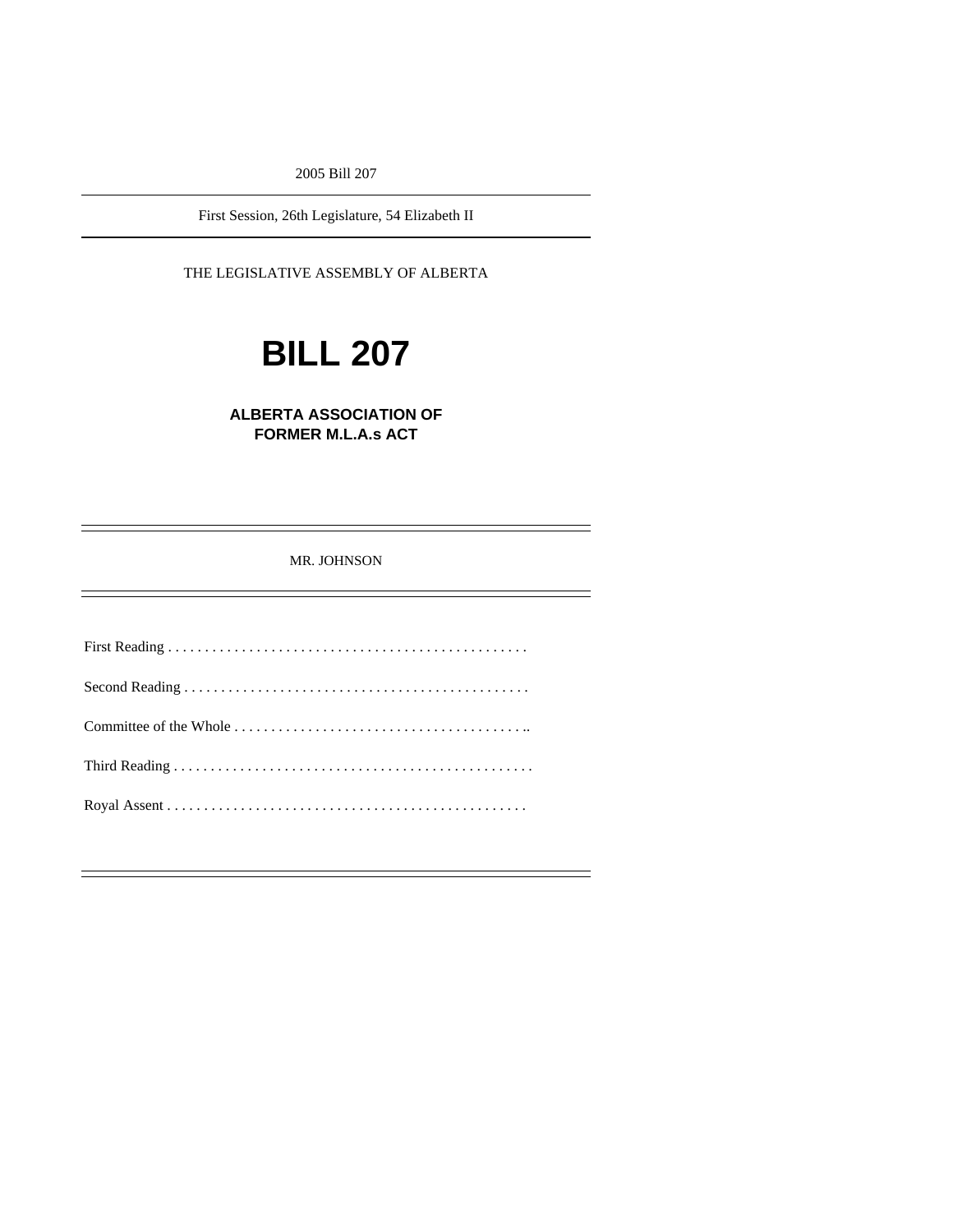*Bill 207 Mr. Johnson* 

# **BILL 207**

2005

# **ALBERTA ASSOCIATION OF FORMER M.L.A.s ACT**

*(Assented to , 2005)* 

HER MAJESTY, by and with the advice and consent of the Legislative Assembly of Alberta, enacts as follows:

# **Definitions**

- **1** In this Act,
	- (a) "Association" means the Alberta Association of Former M.L.A.s established under section 2;
	- (b) "Board" means the board of directors of the Association;
	- (c) "former M.L.A." means a person who was, but is not currently, a Member of the Legislative Assembly of Alberta;
	- (d) "Registrar" means Registrar as defined in the *Business Corporations Act*;
	- (e) "Speaker" means the Speaker of the Legislative Assembly of Alberta.

### **Association established**

**2** The Alberta Association of Former M.L.A.s is hereby established as a non-profit body corporate.

# **Objects of the Association**

**3(1)** The objects of the Association are to

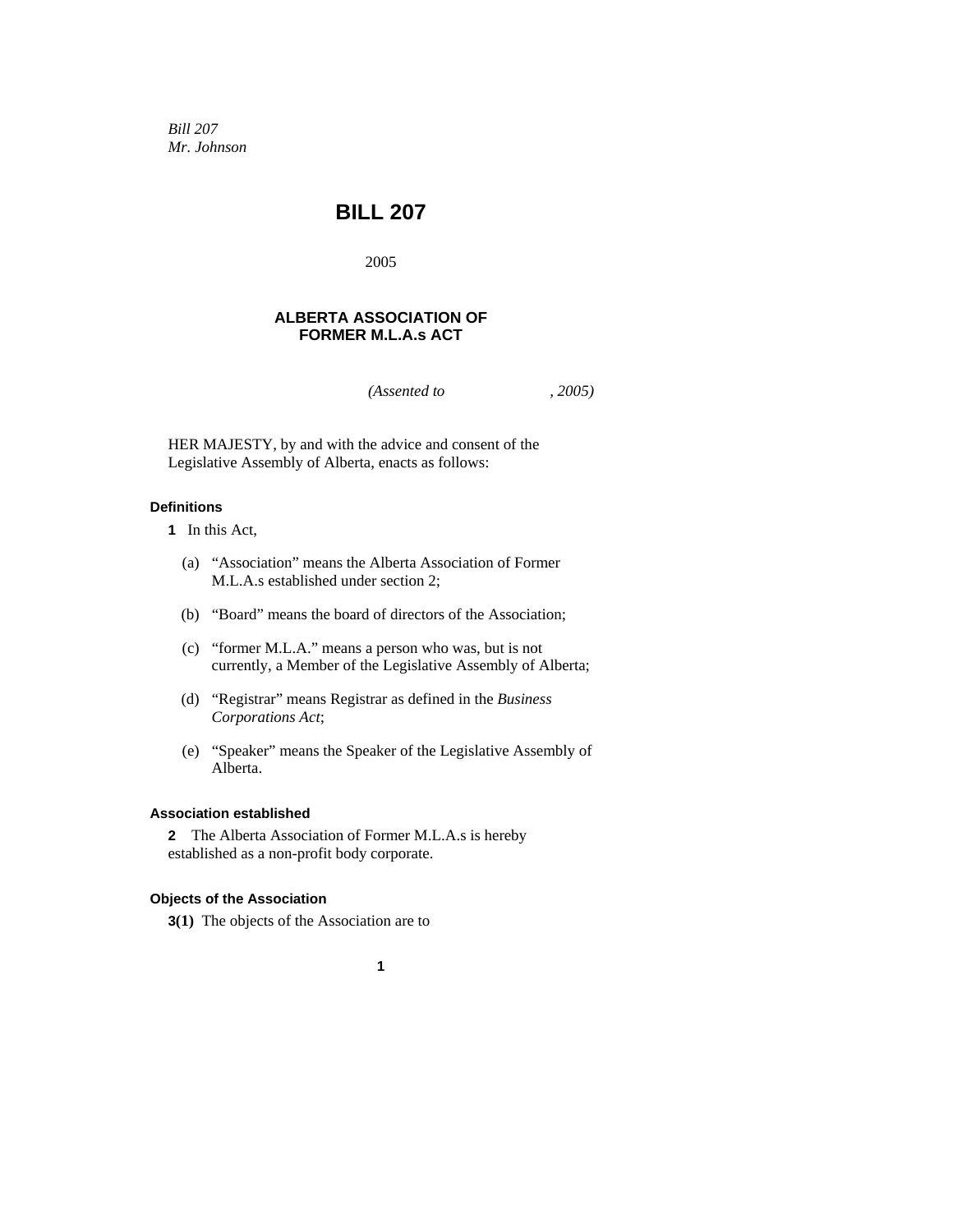- (a) put the knowledge and experience of its members at the service of parliamentary democracy in Alberta and elsewhere,
- (b) serve the public interest by providing non-partisan support for the parliamentary system of government in Alberta,
- (c) foster a spirit of community among former M.L.A.s,
- (d) foster good relations between current and former M.L.A.s, and
- (e) protect and promote the interests of former M.L.A.s.

**(2)** The Association must not pursue its objects for any partisan political purpose.

# **Powers of the Association**

**4(1)** The Association has the capacity and, subject to this Act, the rights, powers and privileges of a natural person.

**(2)** Without limiting subsection (1), the Association may do the following for the purposes of furthering its objects:

- (a) initiate, finance and administer programs and activities relevant to its objects, including programs and activities by government, public or private organizations and agencies or individuals;
- (b) establish and award scholarships, fellowships or bursaries for study related to its objects;
- (c) recognize, by means it considers appropriate, outstanding contributions to the promotion and understanding of Alberta's parliamentary system of government;
- (d) acquire, establish and manage any charitable or benevolent work, undertaking or foundation it considers appropriate;
- (e) do such other things as are conducive to the fulfillment of its purpose and to the exercise of its objects.

#### **Capacity to act outside Alberta**

**5** In addition to its capacity within Alberta, the Association may carry on its activities and affairs and exercise its powers in any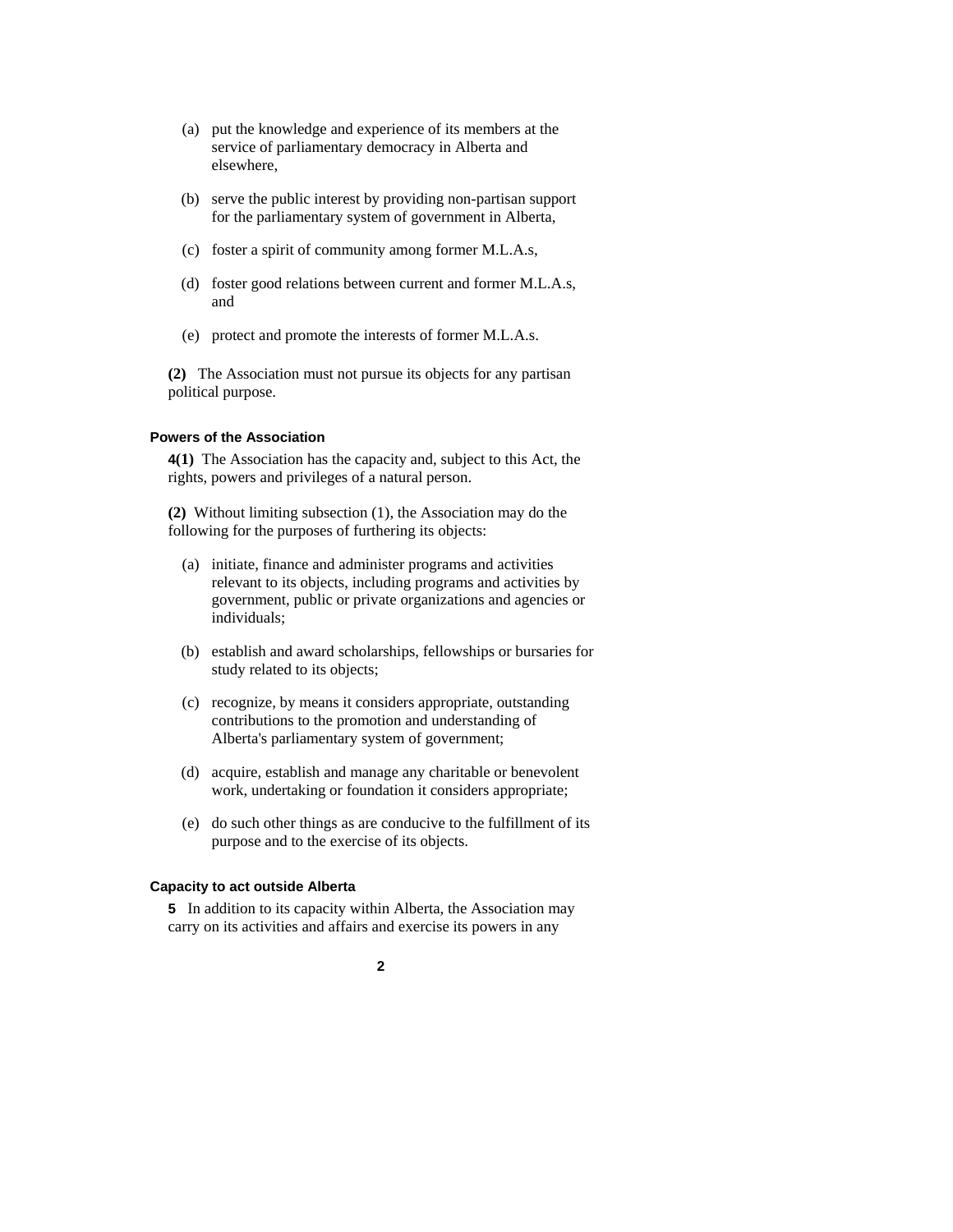jurisdiction outside Alberta to the extent that the laws of that jurisdiction permit.

#### **Membership in the Association**

**6(1)** All former M.L.A.s are eligible to be members of the Association and may become members of the Association in accordance with its bylaws.

**(2)** A member may voluntarily resign from the Association at any time by providing notice in the form prescribed by the bylaws.

**(3)** If a member of the Association is elected to the Legislative Assembly, he or she is deemed to have resigned from the Association the day he or she becomes a Member of the Legislative Assembly pursuant to section 1 of the *Legislative Assembly Act.*

**(4)** All members of the Association are able to vote and participate in meetings of the Association.

**(5)** Other persons may be made honorary members or associate members of the Association in accordance with its bylaws.

#### **Head office**

**7** The head office of the Association shall be at such place in Alberta as the Board may determine.

#### **Board of directors**

**8(1)** The affairs of the Association must be managed by a board of directors consisting of the president, vice-president and other directors elected, appointed or holding office in accordance with the bylaws of the Association.

**(2)** The president of the Association must preside at meetings of the Board and may perform other duties as may be assigned by the Board.

**(3)** In the absence of the president or if the president is unable to act, the vice-president has the powers and responsibilities of the president.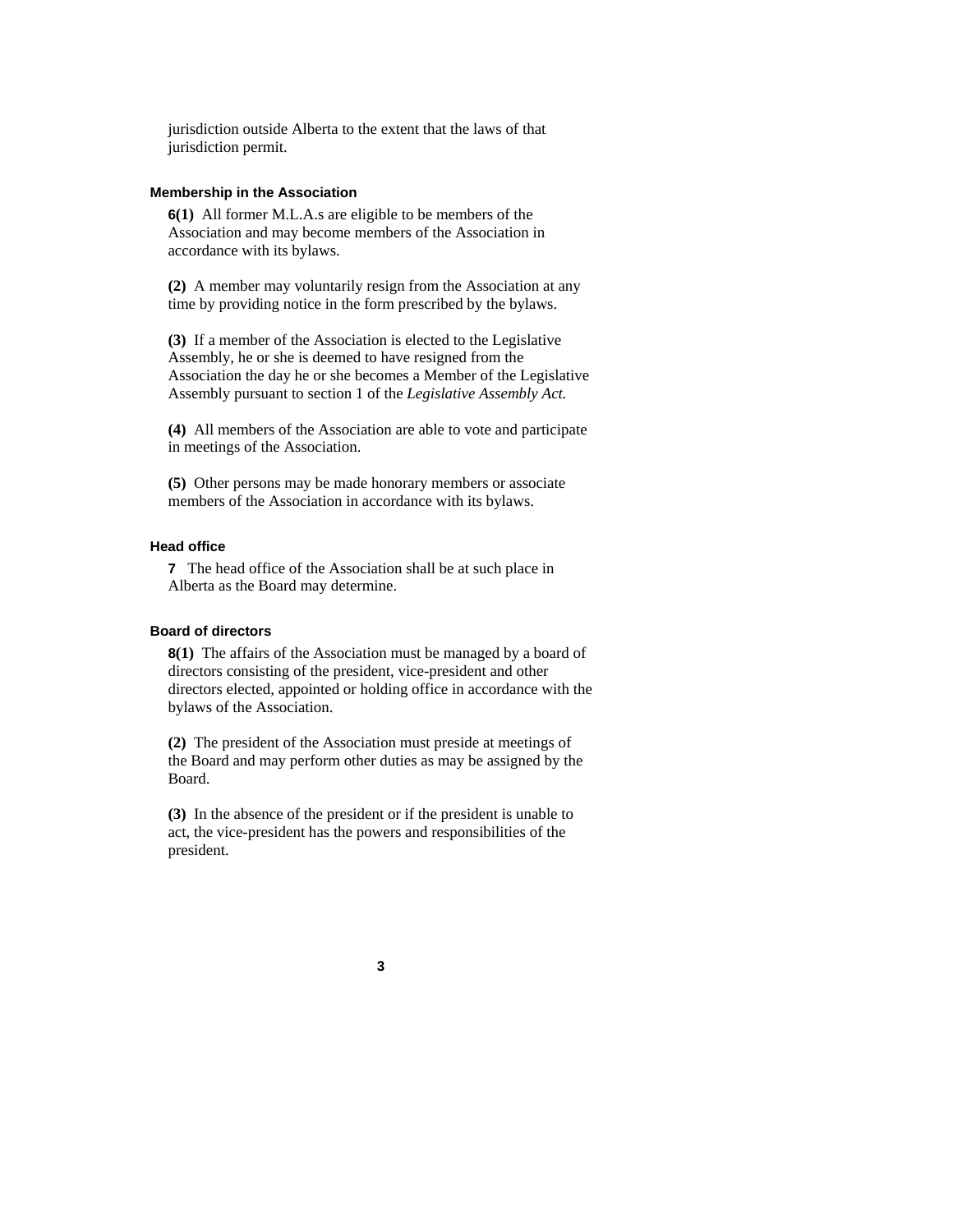# **Officers**

**9** The officers of the Association are the president, vice-president, secretary-treasurer and other officers provided for by the bylaws of the Association.

#### **Honorary president**

**10** The Speaker of the Legislative Assembly is honorary president of the Association.

#### **Meetings of the Association**

**11(1)** The Association must hold an annual general meeting at least once each calendar year and may hold other general meetings as convened by the Board.

**(2)** Business to be considered at the annual general meeting of the Association must include approval of a financial statement for the Association and any other matters required by the Association's bylaws.

**(3)** If requested by at least 10 members of the Association, the Board must convene a general meeting of the Association without delay.

**(4)** The Association must give at least 14 days' written notice of a general meeting to those members entitled to receive notice of the general meeting, but those members may waive or reduce the period of notice for a particular meeting by unanimous consent in writing.

#### **Meetings of the Board**

**12(1)** The Board must meet at least once each year and may meet at other times as it considers necessary.

**(2)** If the Board holds a meeting and a director participates in the business of the meeting by electronic means only, that director is deemed to be fully present at the meeting for the purposes of this Act.

**(3)** Subject to the bylaws, a majority of the directors holding office constitutes a quorum at a meeting of the Board.

**(4)** The affirmative votes of the majority of the directors present at a meeting at which a quorum is present are sufficient to pass a resolution or bylaw of the Association.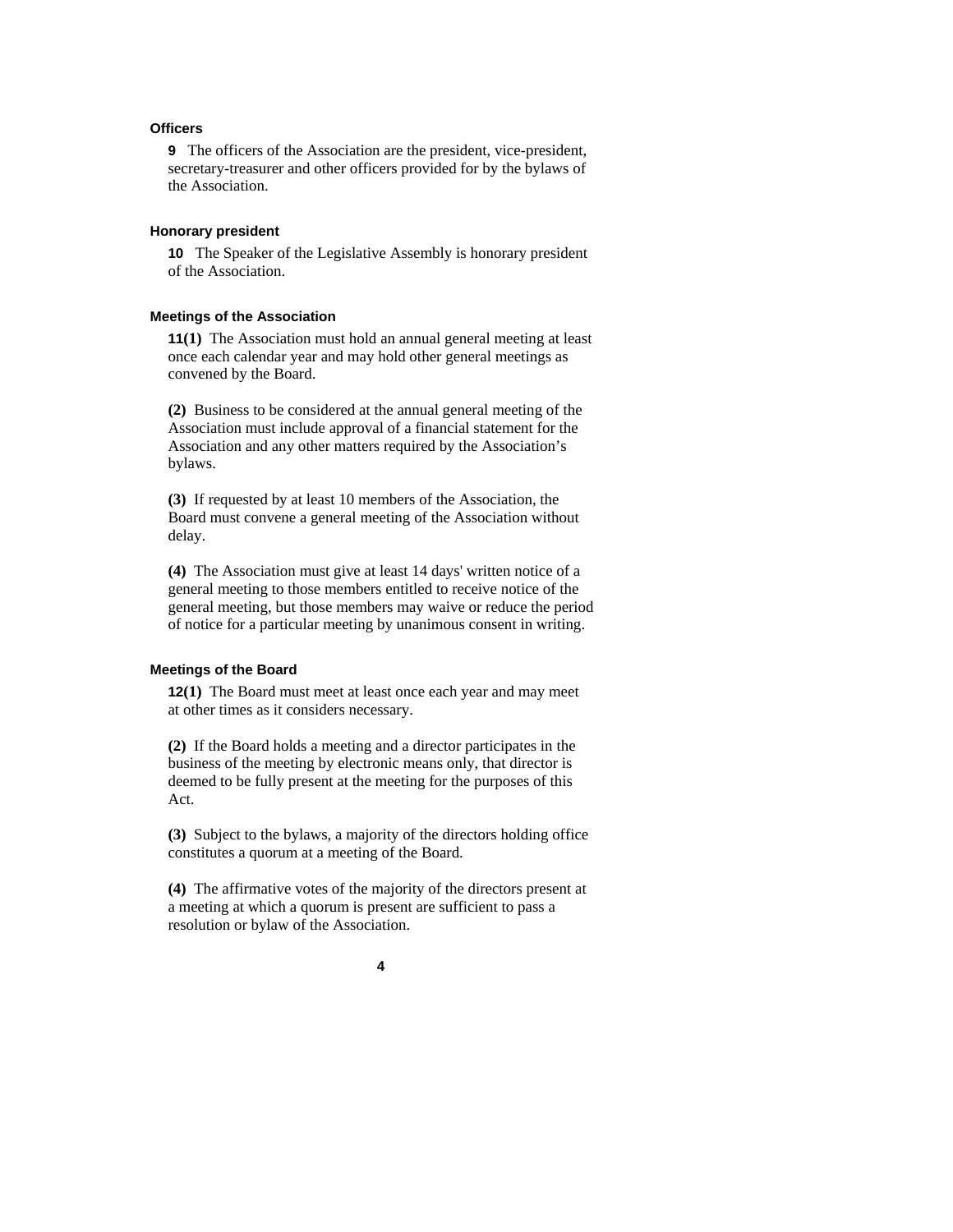#### **Bylaws**

**13** The Board may make bylaws for the Association respecting the following:

- (a) membership in the Association including honorary and associate memberships;
- (b) the election and appointment of directors, their term of office and the expenses, if any, to be reimbursed to the directors;
- (c) the terms of employment, engagement or appointment and remuneration, expenses and duties of officers, employees and agents of, and consultants to, the Association;
- (d) the calling and holding of meetings of the Board and committees of the Board or Association, and the procedure to be followed at such meetings;
- (e) the role, duties and responsibilities of the position of honorary president;
- (f) the appointment of an auditor;
- (g) the delegation of powers to the Board or a committee of the Board;
- (h) generally, the administration and management of the affairs of the Association and the exercise of the directors' powers and the performance of their duties.

### **Other corporate matters**

**14(1)** The Association is not an agent of the Government and the directors and employees of the Association are not part of the public service of Alberta.

**(2)** Subject to this Act and a regulation under subsection (3), the *Societies Act*, the *Companies Act* and the *Business Corporations Act* do not apply to the Association.

**(3)** The Lieutenant Governor in Council may, by regulation, provide that provisions of the *Societies Act*, the *Companies Act* or the *Business Corporations Act* apply to the Association.

**(4)** Subject to a bylaw of the Association providing for the remuneration of officers, employees and agents of the Association,

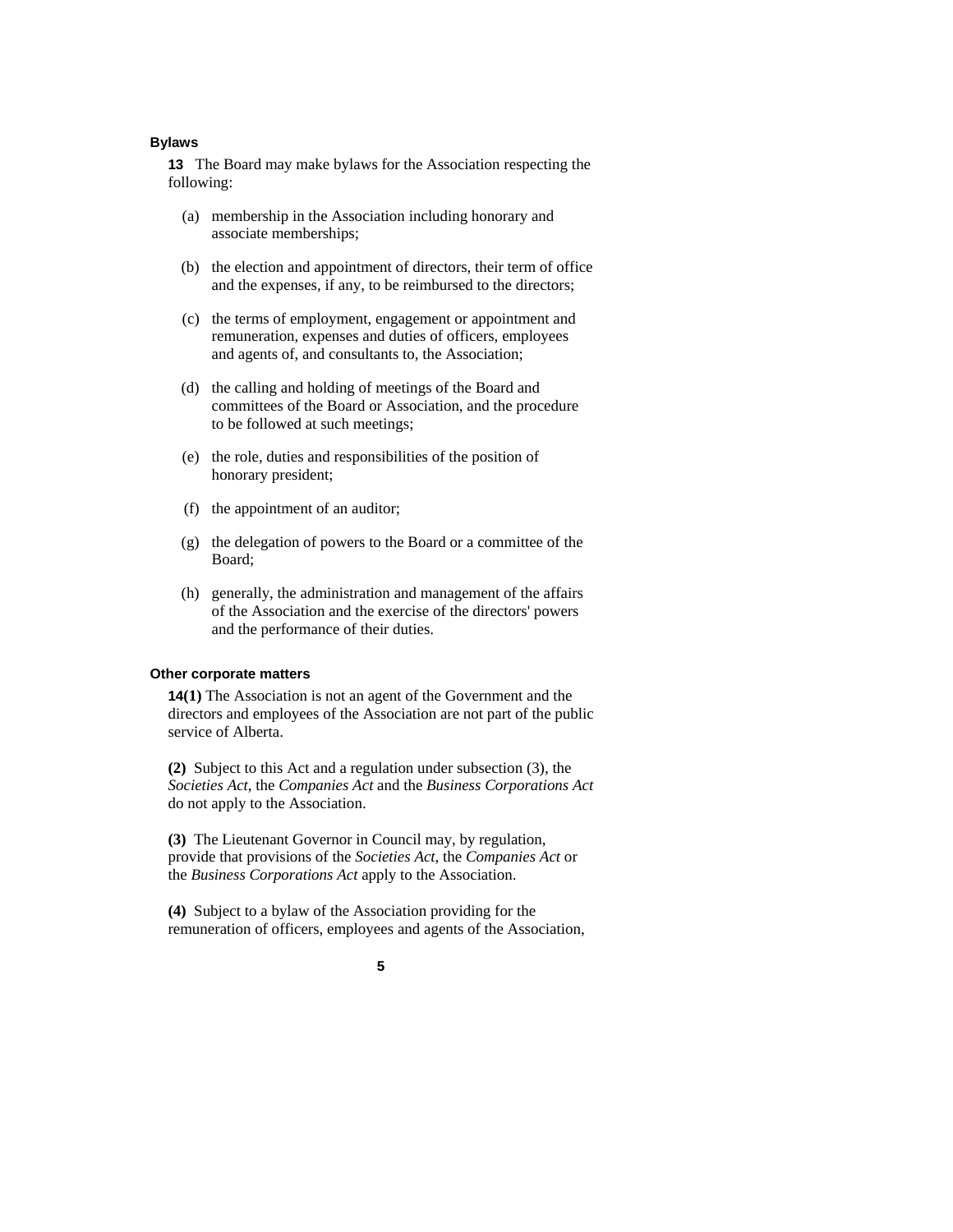- (a) any profits or accretions to the value of property of the Association must be used to further the activities of the Association, and
- (b) no part of the property or profits of the Association may be distributed, directly or indirectly, to any member of the Association.

**(5)** There must be an annual audit of the financial statements of the Association.

# **Dissolution**

**15(1)** On resolution by the Association for dissolution, the Registrar may issue a certificate of dissolution.

**(2)** In the event of a dissolution of the Association, any property of the Association that remains after the payment of its debts and liabilities or after the making of an adequate provision for the payment of its debts and liabilities shall be transferred to such charitable institution as the Association may specify in the resolution submitted under subsection (1).

**(3)** Notice of a dissolution under subsection (1) must be published in The Alberta Gazette.

# **First board of directors**

**16(1)** Within 3 months of the coming into force of this Act, the Speaker must appoint 7 former M.L.A.s who shall constitute the Board.

**(2)** Notice of the names of those individuals appointed by the Speaker under subsection (1) shall be published in The Alberta Gazette and sent to all former M.L.A.s that the Speaker is able to contact.

**(3)** The members of the Board identified in subsection (1) hold office as if they had been appointed or elected in accordance with this Act until their successors in office have been appointed or elected.

**(4)** There must be a general meeting of the Association not later than 1 year from the date this Act comes into force.